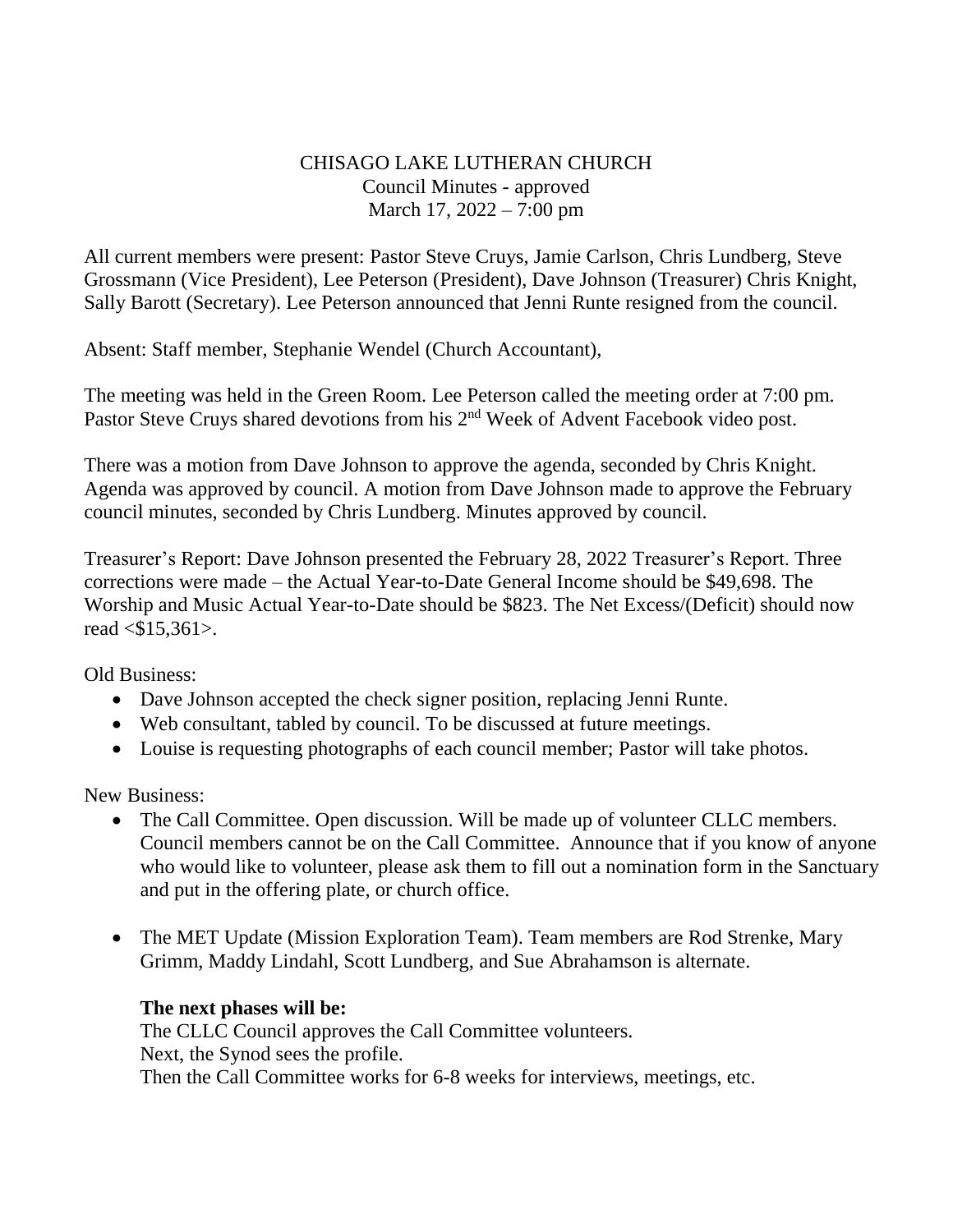- Our CLLC Quilters requested a Quilts fundraiser on Palm Sunday, April 10<sup>th</sup>. Steve Grossman made a motion to accept the request, seconded by Chris Lundberg. Approved by CLLC Council. Quilts will be displayed in the Fellowship Hall and Sanctuary. They can be purchased for \$40 ea. Profits will be put towards quilting supplies for next year.
- CLACA (Chisago Lakes Area Clergy Association) is in need of food for a fundraiser (no monetary donations, just food). Churches participating are CLLC, CL Ev. Free Church, Maranantha, Trinity Lutheran Church, Zion Lutheran Church. More information to follow.
- Added discussion, Chris Lundberg made a motion, seconded by Dave Johnson to add to 2023 Budget: 3.5% Synod, 1.5% to Luther Point Bible Camp would be divided evenly. Suggested a split for Luther Point and CLACA. Council will revisit at the end of the year.
- Jaime Carlson reported the Lasagna Fundraiser Dinner profits at \$1,270.00. They served 150-160 dinners. The youth will be holding a Palm Sunday Breakfast fundraiser, April  $10<sup>th</sup>$ in the fellowship hall.
- Christian Ed. will be hosting an Easter morning Continental Breakfast in the Fellowship Hall.
- Property Committee: The railing at the upper exterior entrance to the narthex was brought to the council. Steve Grossmann said it was taken down due to rusting out. He reported that the drainage issues also need to be addressed. The pine tree near the side of the building needs to be removed (roots growing into the foundation causing this). Sally Barott gave input there needs to be a new railing and a new sidewalk done this year. It will help the handicapped members/visitors, elderly members/visitors, tour groups (some have limitations). This is needed especially in winter. Sally asked Brad Mattson of the 3M Committee if there were funds to help replace. He said, "Yes, and the whole area – some grading might be needed. We have the funds in 3M" Steve also proposed a giving campaign to raise the funds for the railing. More discussion at the April Council meeting.
- Pastor Cruys reported about the Synod Assembly attendees and registration.
- CLLC Wedding Coordinator compensation. We had discussion about the current compensation and rules for our wedding coordinator(s), i.e., What is a member? as defined in our wedding policy. A motion was made to increase the compensation for our coordinators. It included that non-member weddings to use our CLLC wedding coordinator, and/or if they use their wedding coordinator, our CLLC wedding coordinators must be at church for the wedding and receive the wedding coordinator fee of \$400. Dave Johnson was a 1<sup>st</sup>, and Lee Peterson2<sup>nd</sup> the motion. Council voted and approved to increase the compensation to \$400.00.